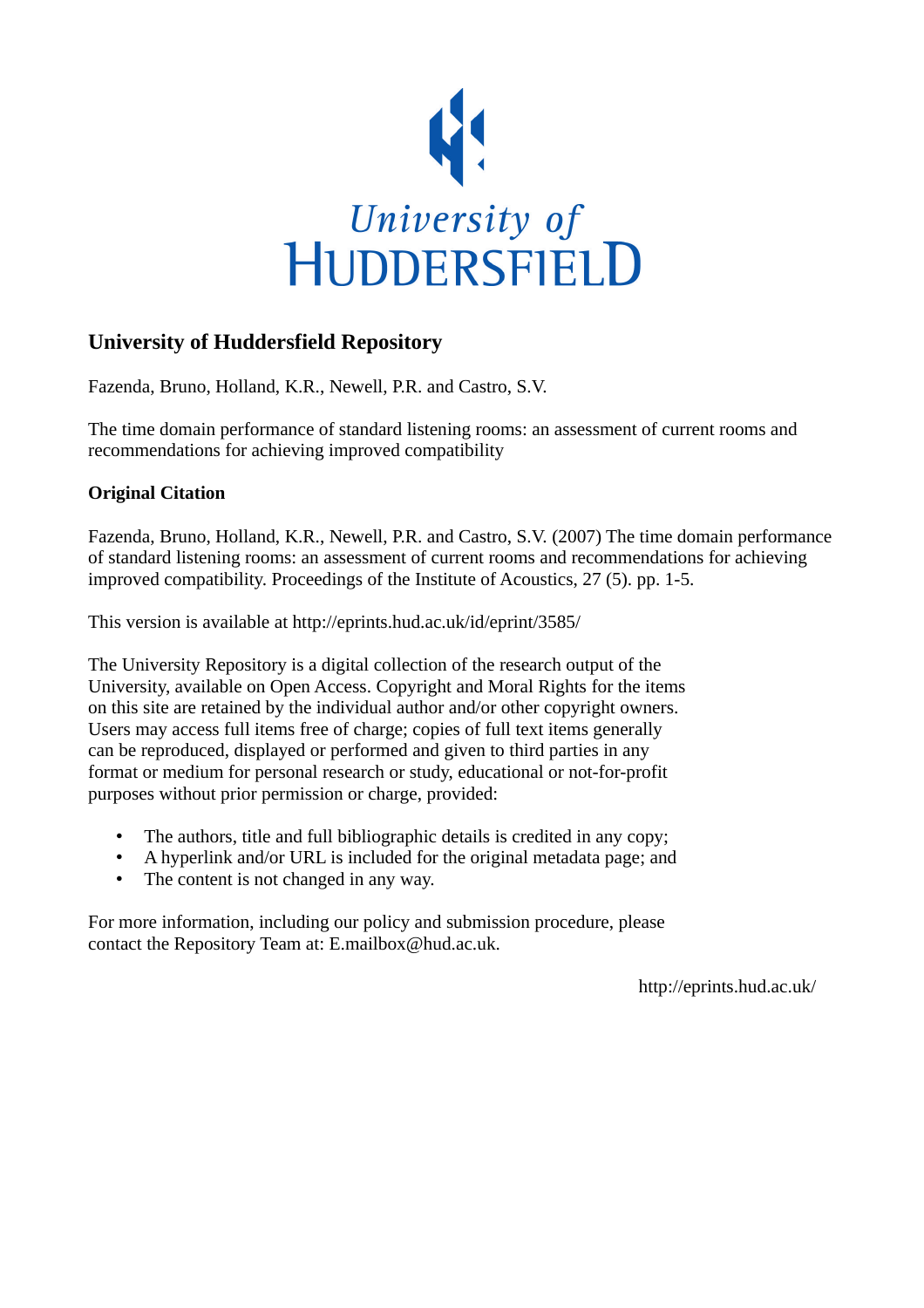

Main Menu

# **THE TIME DOMAIN PERFORMANCE OF STANDARD LISTENING ROOMS: AN ASSESSMENT OF CURRENT ROOMS AND RECOMMENDATIONS FOR ACHIEVING IMPROVED COMPATIBILITY**

BM Fazenda University of Glamorgan, Wales KR Holland ISVR; University of Southampton, UK PR Newell Consultant, Moaña, Spain SV Castro Reflexion Arts SL, Vigo, Spain

## **1 INTRODUCTION**

Since the mid 1970s, many efforts have been made to define recommended standards for listening rooms and audio control rooms for the broadcast industry. The intended uses for such rooms have largely been to aid the uniformity of decision making by the broadcasting organisations, where much interchange of programme material occurs, and for the evaluation by manufacturers of loudspeaker and audio equipment in general. However, it has also been recognised that many of these rooms can sound very different, despite falling within the specifications of any of the recommendations. Some room recommendations purport to emulate general domestic room characteristics, although their declared purposes of use do not cite their typical domestic nature as suggesting their use for assessing how things may sound in people's homes. They are generally intended to be common testing environments which are reasonably self-similar.

Moreover, the various standard listening rooms also get pressed into use for many purposes for which they were never intended. Nevertheless, for many uses it would seem to be desirable to reduce the colouration which most of the 'standard' rooms are acknowledged to possess<sup>1</sup>. Indeed it is the level of colouration which has dissuaded people from using them as sound control rooms in the music recording industry, where much more emphasis is placed on monitoring the recorded signal as closely as possible, and where the perception of fine detail in the sound is a high priority for quality-control purposes.

Historically, partly due to economic considerations, partly due to the relative absence of low decay end-user environments, and partly due to the low frequency time response problems of analogue recording systems, emphasis has been placed on low frequency pressure amplitude flatness. This has often been attempted by defining room aspect ratios that will then lead to the most even frequency spread of resonant energy. However, musical signal content is a combination of the time and frequency responses and it has been demonstrated that addressing frequency response solely is not in itself sufficient to render acoustically inoffensive the resonance problems in rooms<sup>2</sup>. It has also been shown that loudspeakers exhibiting less flat pressure amplitude responses, but faster time responses, can reveal more accurate information responses (in terms of modulation transfer function) than other loudspeakers with flatter pressure amplitude responses but longer decay times $^3$ .

As digital recordings have yielded more accurate low frequency responses, and because much consumer listening has shifted to cars and headphones, the response errors given rise to by mixing music in resonant monitoring conditions have become more apparent. It would seem to be desirable that modern listening rooms and loudspeaker systems used for reference purposes should exhibit low-frequency decay responses which would not colour the subjective sound quality.

The evidence from much experience in the design and construction of low decay-time sound control rooms and corresponding monitor systems has shown that faster transient responses from the room/loudspeaker combination lead to easier decision making and less uncertainty in the sound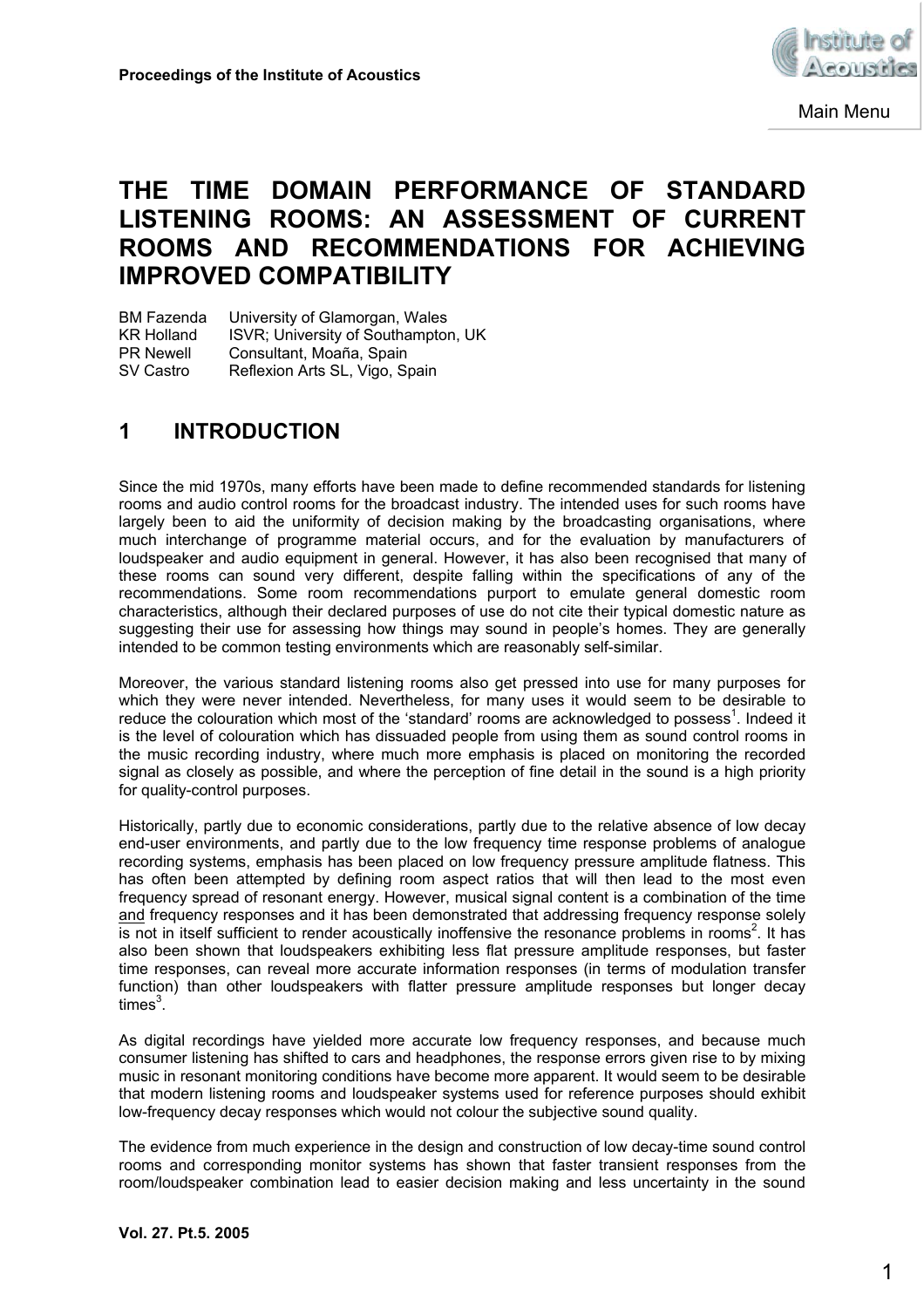

recording and mixing processes. Indeed, most of the criticism of these fast-decaying rooms is normally pointing to the uncomfortable feeling of being a bit lost with this surprising sensation of accuracy and transparency (lack of resonances), which is new to most people. Once accustomed to such conditions, professional users rarely seem to wish to revert to more traditional conditions<sup>4</sup>. It has also been recognised that a great number of professional sound mixing personnel have, over the years, empirically chosen to use monitor loudspeakers which exhibit fast time responses on the basis that they have found these to lead to more robust and reliable mixes when played in a variety of domestic circumstances<sup>5</sup>. Holland et al<sup>6</sup> have shown that the low frequency information content falls as the loudspeaker and room decay times rise, and that rooms with low frequency decay times well within many of the current 'standard' room recommendations, such as EBU, ITU and IEC  $^{7,8,9,10}$ , are well capable of blurring low frequency information.

Despite this new evidence, many loudspeaker systems currently in use for sound mixing purposes, perhaps due to their manufacturers feeling the marketing pressures for ever more compact boxes, are exhibiting low frequency decay times that are much longer than ideal, and this situation may be being 'got away with' because of the masking due to the largely unaddressed room decays. Research has shown that loudspeakers with slow low-frequency decays may lose significant amounts of information content<sup>11</sup>, yet the sonic accuracy benefits of the faster responding loudspeakers may not be apparent when auditioned in rooms whose low frequency decay times are similar to, or greater than the length of the loudspeaker decay time. The reverse is also true, that the faster room decays may not be deemed necessary if the rooms are used with loudspeaker systems with commensurate low frequency decay times. This tends to lead to a subjective vicious circle, where low decay-time rooms and loudspeaker systems are each seen as unnecessary because they are each judged with reference to the other.

## **2 LOUDSPEAKER VS ROOM DECAY**

Several current recommendations<sup>10,12,13</sup> give acceptable limits for loudspeaker transient decays as 2.5f, or even 5/f, where f corresponds to octave or third-octave band centre frequency, for decays down to levels of 1/e. These decays are shown as waterfall plots in Figure 1. It is clear that at increasingly lower frequencies the allowed decay becomes longer. A system with an appropriately extended low frequency range would be allowed to decay to -60dB in just under 600ms at a frequency of 40Hz. If the 5/f recommendation is taken into account the allowed decay time at the same frequency explodes to around 1s!



*Figure 1 – Waterfall plots of recommended limits for loudspeaker transient decay response. a) Maximum decay time of 2.5/f for a decay level of 1/e; b) Maximum decay time of 5/f for a decay level of 1/e. f corresponds to octave band or third octave band centre frequency.* 

Assuming a linear decay, the recommended values for loudspeaker decay have been extrapolated to -60dB and are shown in Figure 2, plotted as decay-time against frequency. The responses for the aforementioned, standard, recommended listening rooms, assuming 'maximum' 400ms and 'minimum' 200ms mid-range decay times are shown plotted in a similar manner in Figure 3. From Equation 1 below, the lower limit of 200ms decay would correspond to a room of  $50m<sup>3</sup>$  and the

#### **Vol. 27. Pt.5. 2005**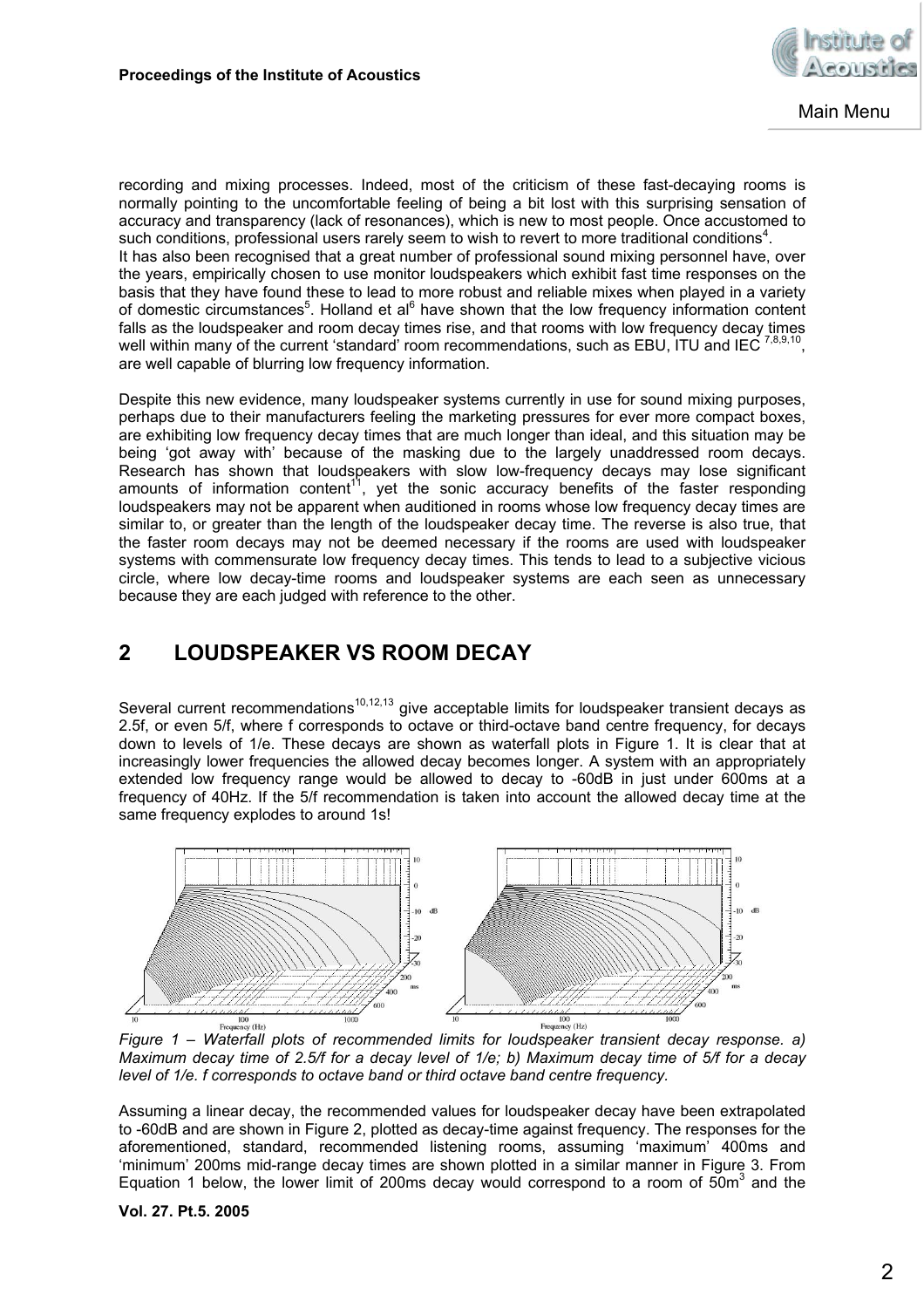

upper limit of 400ms decay would correspond to a room of 400 $m<sup>3</sup>$ , also suggesting a recommended maximum room volume.

Considering the 63 Hz octave band values in Figures 2 and 3 it is clear that the loudspeaker-decay recommendations are shorter than the maximum allowed room decay. This comparison suggests that rooms close to the maximum recommended levels may not be suitable for a critical evaluation of such loudspeaker responses.

The decay response of a 500m<sup>3</sup> dubbing theatre for the mixing of film soundtracks, installed with a very wide range, fast-decaying monitor system, is superimposed on the plot of Figure 3. This type of room is now widely accepted for the ease of evaluation of detail, despite the fact that according to EBU standards the recommended decay for such a room should be in the order of 425ms  $^{7,8,10}$ .

$$
T_m = 0.25\sqrt[3]{\frac{RoomVolume}{100}}
$$
 Equation 1

If levels of RT and room volume are to be 'interlocked', as considered in the recommended standards, and critical subjective listening appears biased towards faster decaying low colouration rooms, it seems that highly accurate rooms should only be achieved using small volumes. It is widely acknowledged that this is not the case. This suggests thus, that definitions for such a critical factor as the time response of the room, and by association the reverberation time, should be influenced by experimentally defined subjective listening data.



*Figure 2 – Recommended decay times for loudspeaker systems.*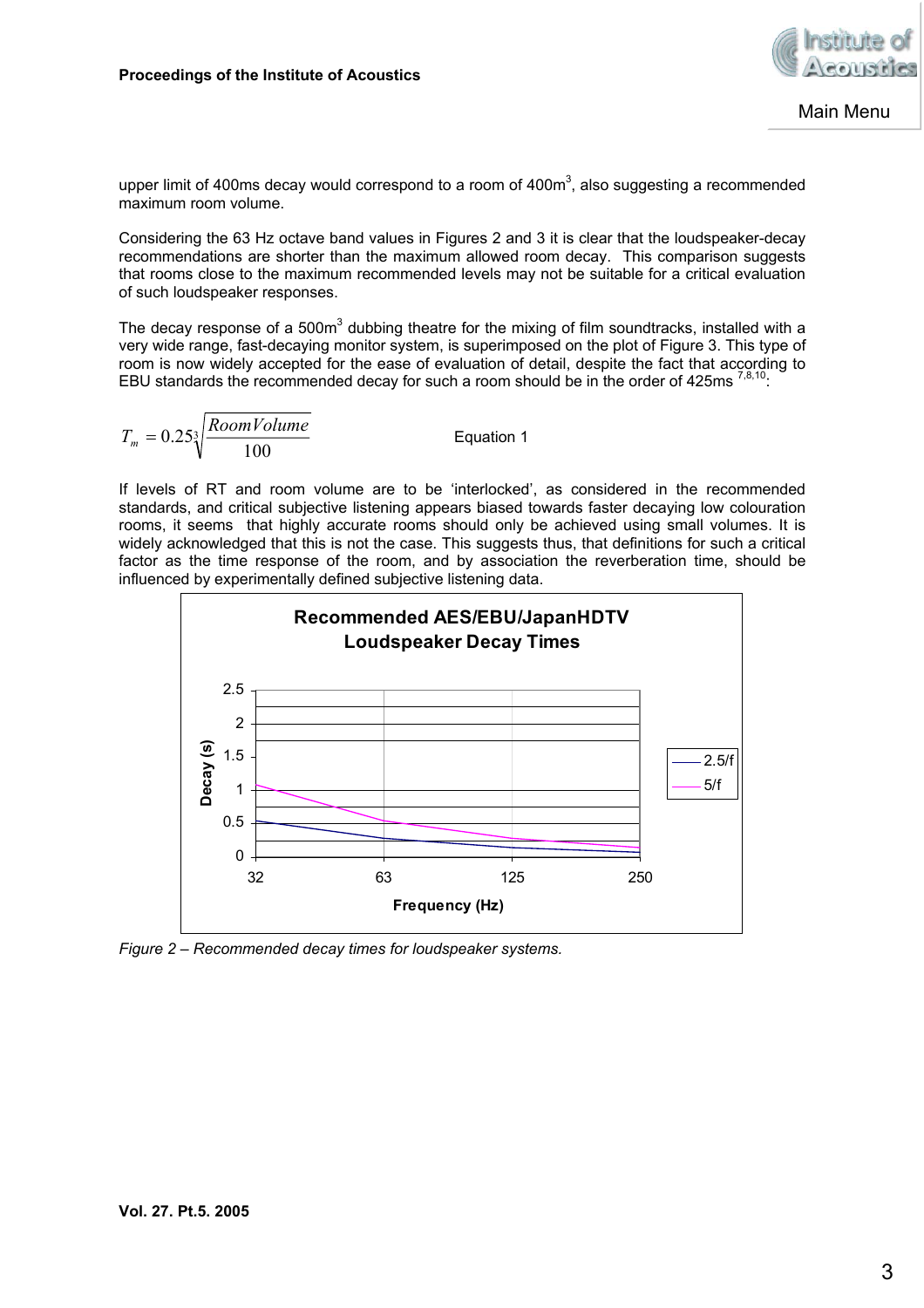

Main Menu



*Figure 3 – Recommended reverberation times for listening rooms. Shown are the limits for reverberation time above and below an optimal RT of 0.2 seconds. The measured reverberation*  time of a 500m<sup>3</sup> multi-channel dubbing theatre (control room) for mixing film soundtracks is shown *in the thin black line.* 

With a view to defining more subjectively uniform room conditions for quality control purposes, investigations have been undertaken to try to define the thresholds for room resonances below which the levels of colouration produced by the room acoustics were deemed to be non-intrusive, and, as such, could render rooms more neutral and hence more interchangeable<sup>14,15,16</sup>. Rooms complying with such criteria would also be more standardised amongst themselves than are the majority of current 'standard' rooms, and would serve as more optimal references over a wider range of uses.

Even if such rooms were deemed to be less domestic in nature, this would hardly seem relevant given that the range of domestic listening rooms is so diverse. What is more, recent studies have shown that the average response of all domestic and professional rooms tends towards being  $flat^{17,18}$ . As flatness would anyhow be a typical characteristic of a low colouration room, no conflict would appear to exist between the use of these rooms for psychoacoustic tests, as broadcast sound control or post-production rooms, or indeed for the evaluation of either professional or domestic audio products.

## **3 ROOM RECOMMENDATIONS VS SUBJECTIVE PERCEPTION OF ROOM RESPONSES**

In order to achieve standard conditions that could be replicated across professional audio facilities, a seemingly reasonable approach would be to reduce the offending factors to values which are below the detection by its users. Whilst direct sound, early reflections and mid/high frequency reverberation times are easily controlled using common acoustic tools available, the modal soundfield and corresponding response of a room at low frequencies still tends to require solutions of considerable expense, both economically and spacially. In order to develop efficient room designs, the subjective significance of different factors in the room modes and their thresholds of detection need to be clearly defined. This in consequence will lead to design solutions with more effective use of money and space instead of the over-kill techniques which are frequently used in order to guarantee neutral response conditions.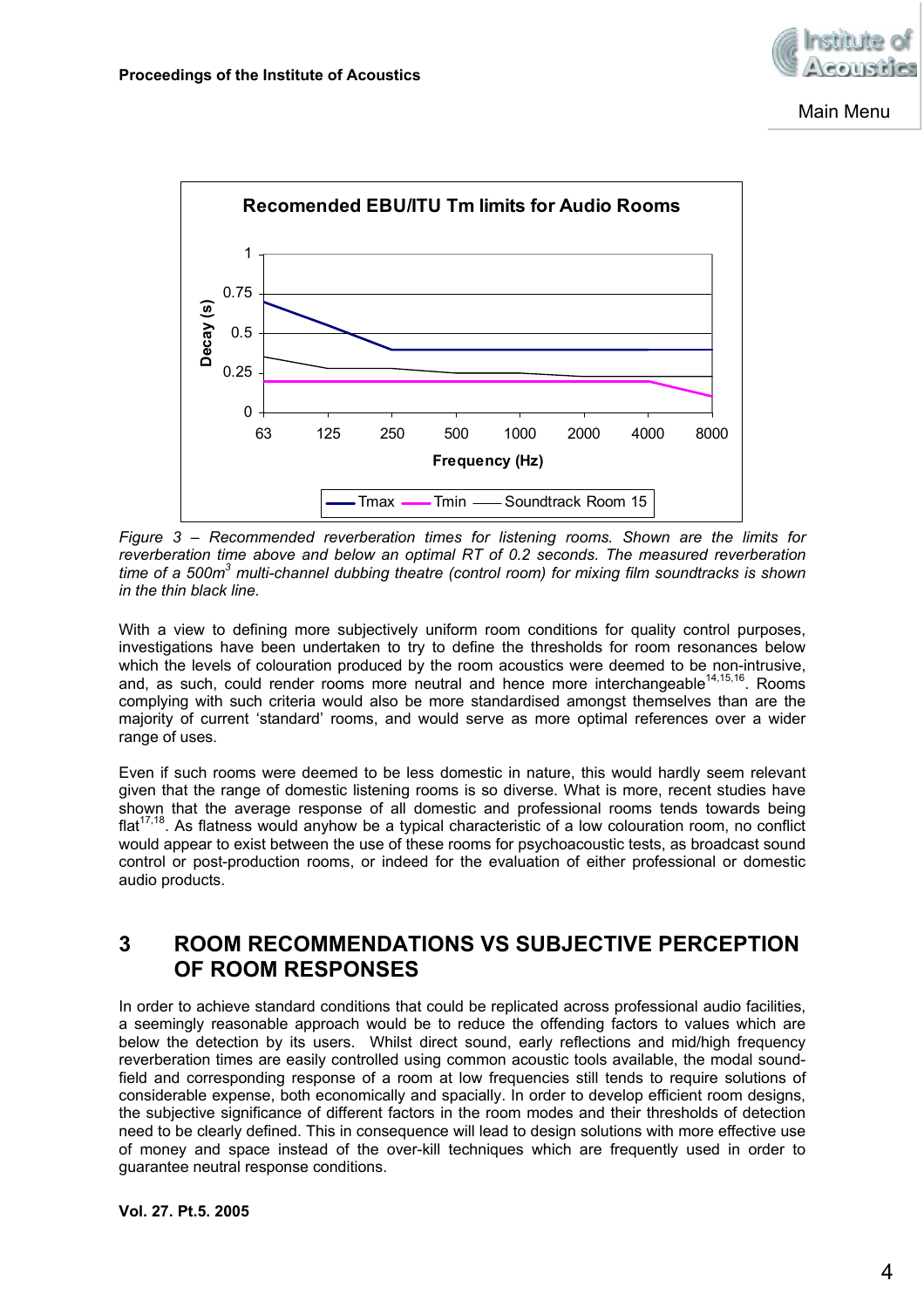

The common knowledge is that high modal density and an even spread of the eigenfrequencies provides a frequency response which may be acceptable, i.e. close to flat. This is in general true, but only above a particular frequency value (usually defined as the *Schroeder frequency*), because at these frequencies the decays of resonances are fast enough to be imperceptible, and the natural decay of the musical stimulus far exceeds the resonant decays. However, the relationship between decay time and frequency is such that at lower frequencies, decays become longer and possibly detectable. This is demonstrated in Figure 4 where the associated decays of resonances with different Q-factors are represented against frequency.

Earlier studies on this subject have suggested that the detection of resonances may be closely linked with their temporal characteristics<sup>14</sup>. This is especially true in room responses where low frequency modes have high Q-factors due to low damping present in the room at these frequencies. Further studies have demonstrated that resonances distort the original signal in such a way that their otherwise fast transient responses are smeared in time. The extent to which a resonance will affect an input signal has been shown to be strongly dependent on the Q-factor of the resonance and the temporal characteristics of the stimulus<sup>19</sup>. There is therefore sufficient evidence to support the hypothesis that the perception of resonant problems is significantly associated with the time domain response and not just with the frequency domain response of a system as is often supposed. It appears thus that any resonance that exceeds the detection threshold would be undesirable even though it could contribute to the overall flatness of the room's amplitude frequency response.



*Figure 4 – Variation of decay time with frequency for different modal Q-factor levels. The thick black represents the threshold of detection for a group of room modes within 40Hz and 200Hz.* 

Recent studies concentrating on the audibility of changes imparted to the low frequency modal Qfactor, and as such to their decay, have defined a threshold of around Q=15 for a group of room modes between 40Hz and 200Hz <sup>15</sup>. These results suggest that any decaying energy existent in the room which is generally longer than the values represented by the solid line in Figure 4 will linearly distort the reproduced signal and hence be detected as colouration.

Comparison of Figures 3 and 4 shows that the current recommended levels for reverberation are well above theses values. For a frequency of 63Hz the recommendations for a standard room allow a decay time of around 700ms. However, subjects are able to detect decays as low as around 500ms. This differential further increases at higher frequency values, and at 125 Hz the recommended RT level is around 350ms higher than the detection threshold. Furthermore, the recommended value for RT varies with room volume (Equation 1) which leads to a rise in

#### **Vol. 27. Pt.5. 2005**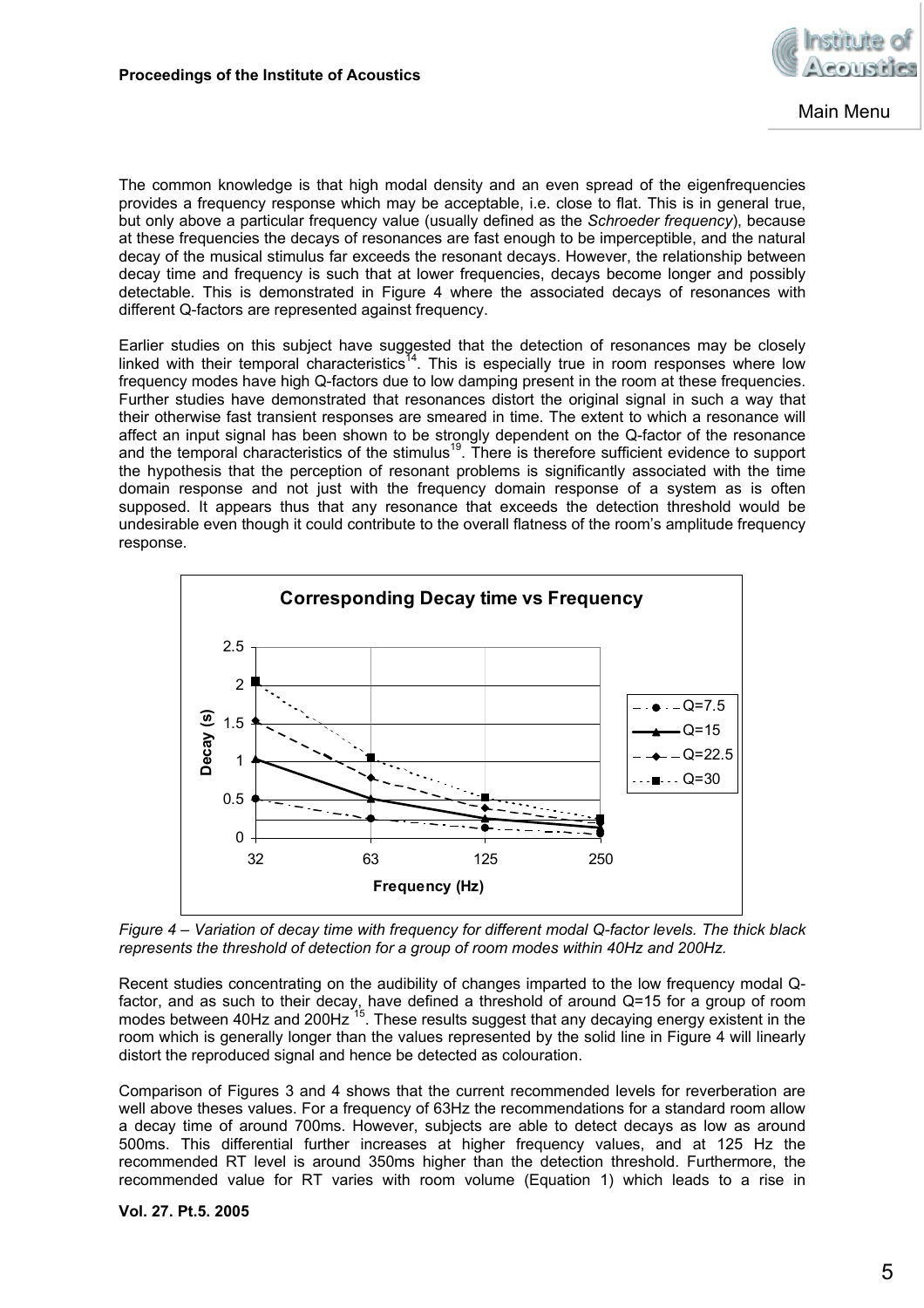

recommended low frequency decay for larger rooms, allowing for the occurrence of modes with even longer decays.

It should however be noted that other studies on the detection of room modes have identified thresholds which are somewhat higher, thus allowing more tolerant RT recommendations at the lower frequencies<sup>17</sup>. The experimental methods used in these experiments have differed somewhat in purpose and method to the ones presented here, and as a consequence the threshold results may have been defined too high.

Although indicative and at an initial stage, these new results on the perception of room modes certainly question the suitability of current room recommendations, especially at the lower frequency range.

## **4 CONCLUSIONS**

Emerging results in the field of subjective perception of low frequency audio reproduction have led to some uncertainty on the relevance of current recommendations for room and loudspeaker performance assessment. The contrasting differences between current values for thresholds of audibility of low frequency reproduction and the standard recommended values for decay time of systems have shown that current recommendations may be too tolerant and somewhat remote from human listening capabilities. This realisation is certainly in line with practical experience in critical listening facilities where the sonic quality in the low frequency range varies drastically even between otherwise similar rooms (i.e. same volume and mid frequency RT characteristics). It has been demonstrated that this situation may be leading to a generalised acceptance of critical listening rooms exhibiting excessively long decay characteristics that, on the one hand prevent the correct assessment of loudspeaker decay responses, and on the other hand affect the correct monitoring of audio material.

This conflation of new evidence on the correct reproduction and evaluation of audio material calls for a revision and update of current recommendations that should consequently take into account the subjective levels of detection rather than allow the RT times to vary according to some arbitrarily percentage increase over an average mid-frequency value. The recommendations for critical listening rooms could therefore be revisited on order to update them with emerging research results based on levels of subjective perception.

The new recommendations would therefore lead to rooms with higher accuracy, which would not only allow the critical evaluation of audio material but also high accuracy electroacoustic equipment with short decay characteristics, even at the lower frequency range. Since the low frequency modal field in small rooms has long been recognised as one of the most problematic areas to solve, leading to large differences in sonic quality even between facilities with very similar architectural characteristics, rooms designed according to these new recommendations would also support a more significant standardisation of critical listening conditions.

## **5 REFERENCES**

- 1. Fazenda, B.M., Davies, W.J., "The views of control room users", Proceedings of the Institute of Acoustics, Vol 23, Pt 8, 2001
- 2. Fazenda, B.M., Avis, M.R., Davies, W.J., Jacobsen, F., "Perception of modal distribution in critical listening spaces", Proceedings of the 11<sup>th</sup> International Conference on Sound and Vibration, July 2004, St. Petersburg, Russia
- 3. Holland, K. R., Newell, P.R., Mapp, P., "Modulation depth as a measure of loudspeaker lowfrequency performance", Proceedings of the Institute of Acoustics, Reproduced Sound 20, Vol.26, Part 8, pp. 107-115, Oxford, UK, 2004
- 4. Newell, P., "Recording Studio Design", Focal Press, Oxford, UK, 2003

**Vol. 27. Pt.5. 2005**